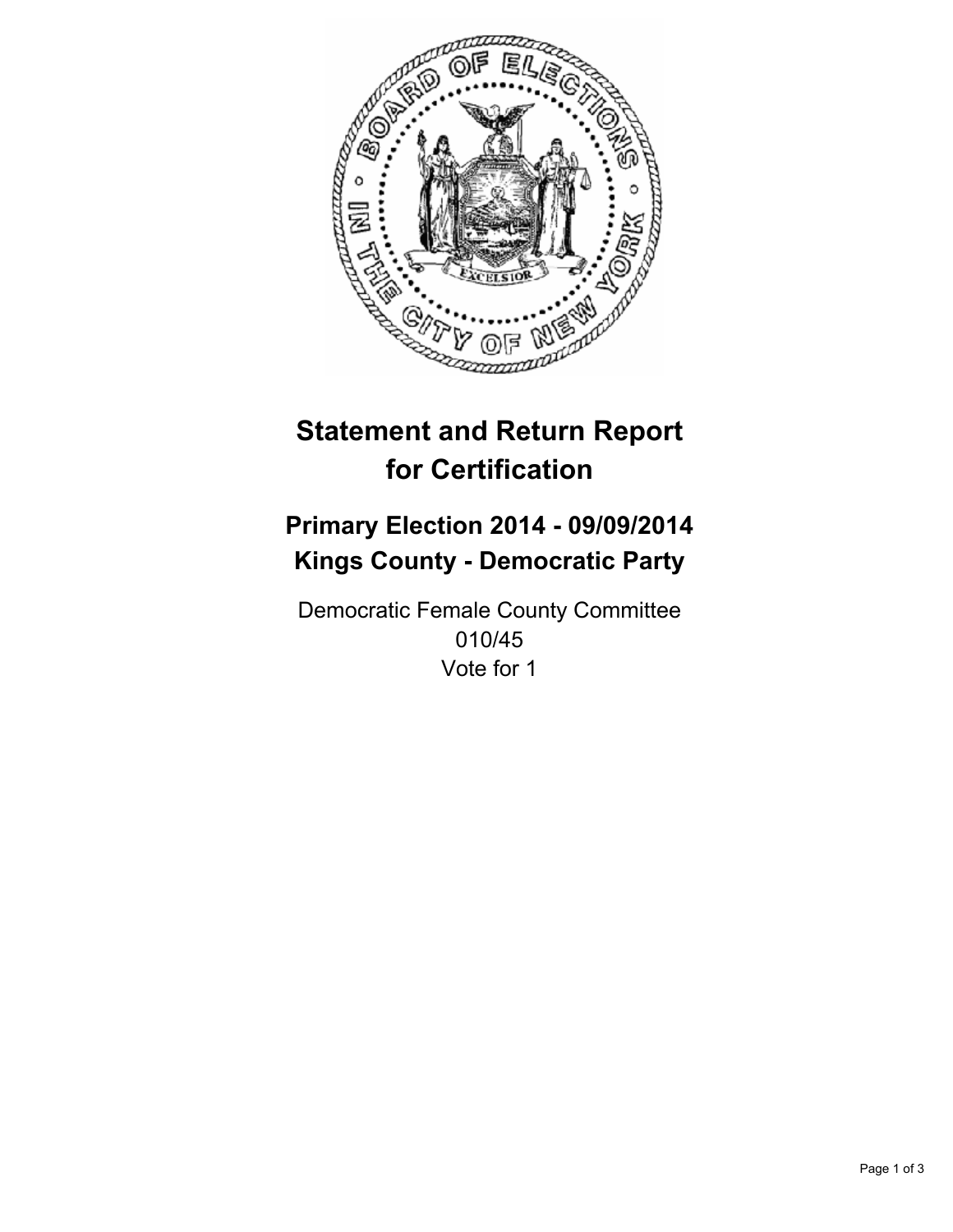

### **Assembly District 45**

| <b>PUBLIC COUNTER</b>                                    | 41          |
|----------------------------------------------------------|-------------|
| <b>EMERGENCY</b>                                         | 0           |
| ABSENTEE/MILITARY                                        | 0           |
| <b>FEDERAL</b>                                           | 0           |
| SPECIAL PRESIDENTIAL                                     | 0           |
| <b>AFFIDAVIT</b>                                         | $\mathbf 0$ |
| <b>Total Ballots</b>                                     | 41          |
| Less - Inapplicable Federal/Special Presidential Ballots | 0           |
| <b>Total Applicable Ballots</b>                          | 41          |
| PAMELA HARLOWE                                           | 7           |
| OLGA LYUBAVINA                                           | 8           |
| <b>Total Votes</b>                                       | 15          |
| Unrecorded                                               | 26          |